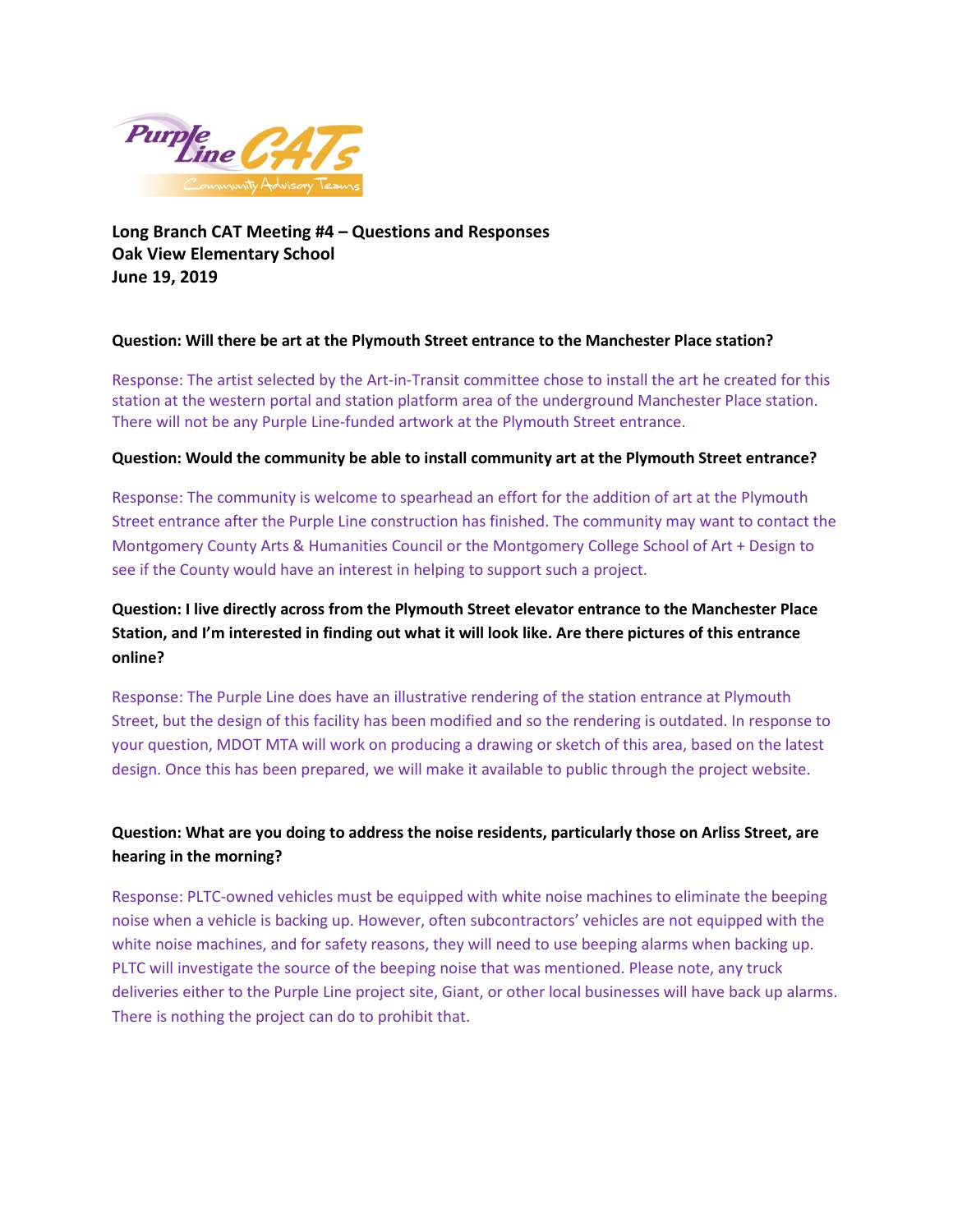#### **Question: Will there be further excavation of Arliss Street? If so, what equipment will be used?**

Response: Yes. There will be additional excavation in order to bring the Eastern Portal of the tunnel to grade at Arliss Street. PLTC plans on using excavators and muckers to accomplish this work but if conditions prove necessary, it is possible the hoe ram will need to be brought back onsite and used. If the hoe ram is needed, the community will be notified prior to its use and PLTC will abide by the time restrictions that were put into place during earlier excavation efforts.

### **Question: Can the pedestrian walkway that is part of the temporary entrance into the Takoma Park Shopping Center be widened?**

Response: PLTC has been working with the property owner, Washington Real Estate Investment Trust (WREIT), to extend the walkway from the temporary entrance to the Giant storefront. Because neither PLTC nor MTA own the Takoma Park Shopping Center parking lot, a Right of Entry (ROE) agreement with WREIT was obtained to allow PLTC to install a barrier and thereby extend the pedestrian walkway.

With respect to the pedestrian walkway that currently exists in the temporary entrance, the pedestrian walkway was widened in early July to meet and exceed ADA requirements. ADA requires a minimum of 36 inches with a pinch point of 32 inches allowable. The widened pedestrian walkway currently is more than 6 feet in width for most of the walkway. It does have a pinch point at the Flower Avenue end of the walkway, but that portion of the walkway still meets ADA requirements at 32 inches.

Because of the placement of bollards, the asphalt that was laid had to be carried out by hand, not by a paving machine. MDOT MTA will have PLTP repave the surface using different equipment to provide a more consistent surface. After the pedestrian path is repaved, the bollards will be reinstalled along with additional bollards added to reduce the space between them.

#### **Question: Can you do something about the overgrown weeds by the pedestrian walkway?**

Response: The area along the south side of the walkway along the temporary entranceway from Flower Avenue was recently trimmed in response to community concerns. However, it should be noted that many of the weeds are on the adjacent property, which the Purple Line does not own. PLTC will continue to trim the weeks they can to ensure they do not obstruct the pedestrian walkway.

#### **Question: Is it possible to install traffic-calming measures in the temporary entrance?**

Response: Traffic-calming measures in the temporary entrance would likely require approval by WREIT and the Giant Food. This is unlikely to be approved and is currently not in PLTC's plans, since Giant trucks use this temporary entranceway.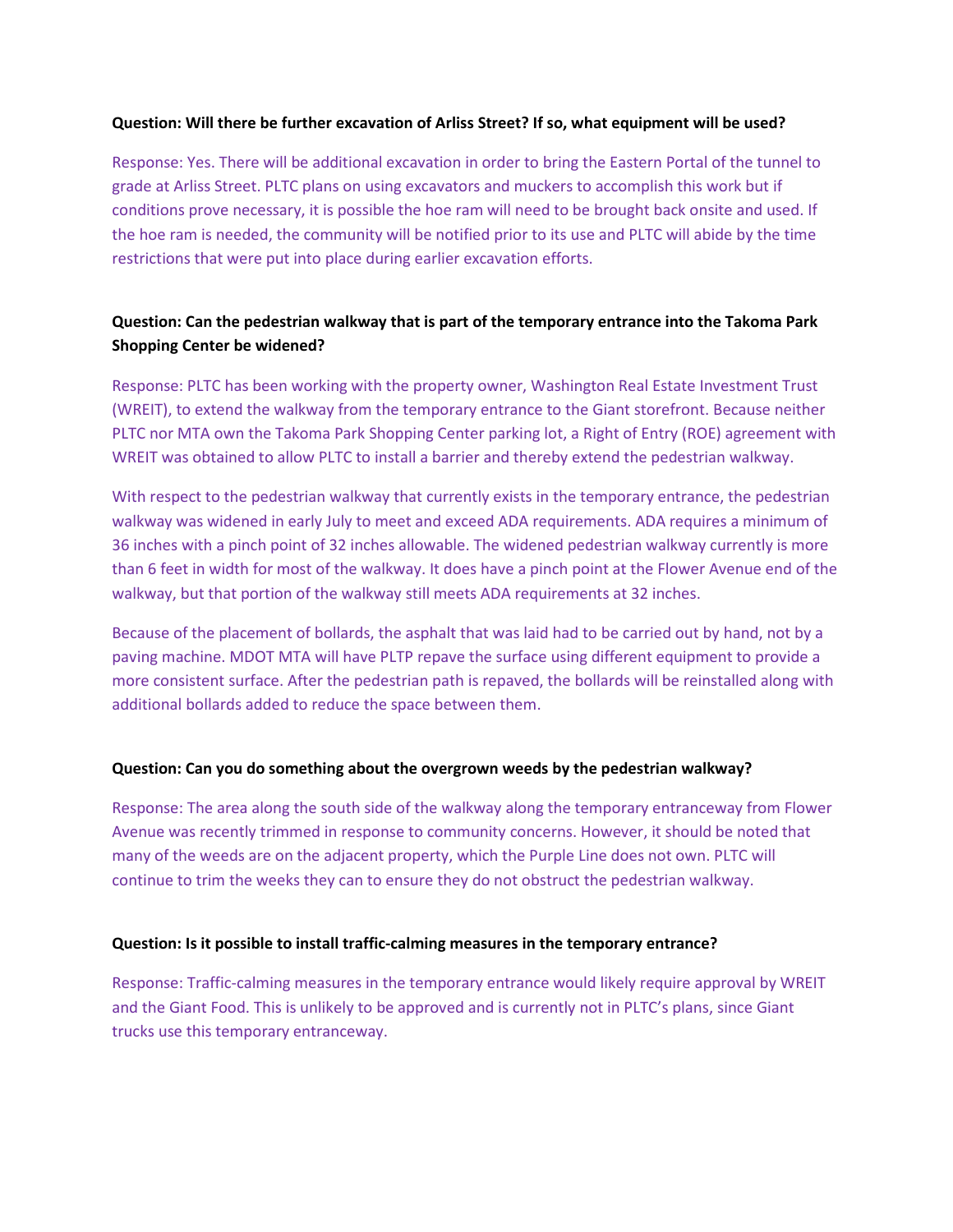### **Question: Would it be possible to modify the new left-turn light from Flower Avenue onto Piney Branch Road?**

Response: MDOT SHA has submitted a service request for modification of this traffic light. MDOT SHA will conduct a study to ensure that modification of this light is justified.

#### **Question: Could more signage be installed to better instruct the Giant Food delivery truck drivers?**

Response: PLTC will work with the Giant Food manager to ensure delivery truck drivers are aware of the appropriate entrance and investigate the possibility of adding signage in the area as well.

#### **Question: What can be done about obstruction of sidewalks during tree-cutting?**

Response: PEPCO does not allow PLTC to cut down trees within a 10-foot radius of their poles; PEPCO subcontractors cut down trees within that radius of their poles. PLTC does not exercise control over PEPCO subcontractors. Recently, PLTC contacted PEPCO to request that their subcontractors not obstruct sidewalks during tree-cutting after a resident reported that a sidewalk was blocked. PEPCO halted work and corrected this issue.

#### **Question: Will passengers be able to pay their fares using SmarTrip®?**

Response: MDOT MTA plans to use the fare system in use by WMATA and the local bus systems at the time Purple Line service begins.

#### **Question: Will the fare machines be ADA-compliant?**

Response: Yes, MDOT MTA will ensure that the fareboxes will be ADA-compliant.

### **Question: What can residents expect in terms of noise?**

Response: At the site of the tunnel, concrete will be placed using a pump and the rest of the work is manual labor and should not be particularly noisy. Most of the disruptive noise being produced is confined to delivery vehicles making their way to the site. As activities at the tunnel and surrounding areas change, PLTC will provide updates to the community surrounding notice activities.

#### **Question: What is the schedule for track laying?**

Response: PLTC anticipates track laying to begin sometime in fall 2020. PLTC will be sure to let residents know what track laying work entails at a CAT meeting before that work begins.